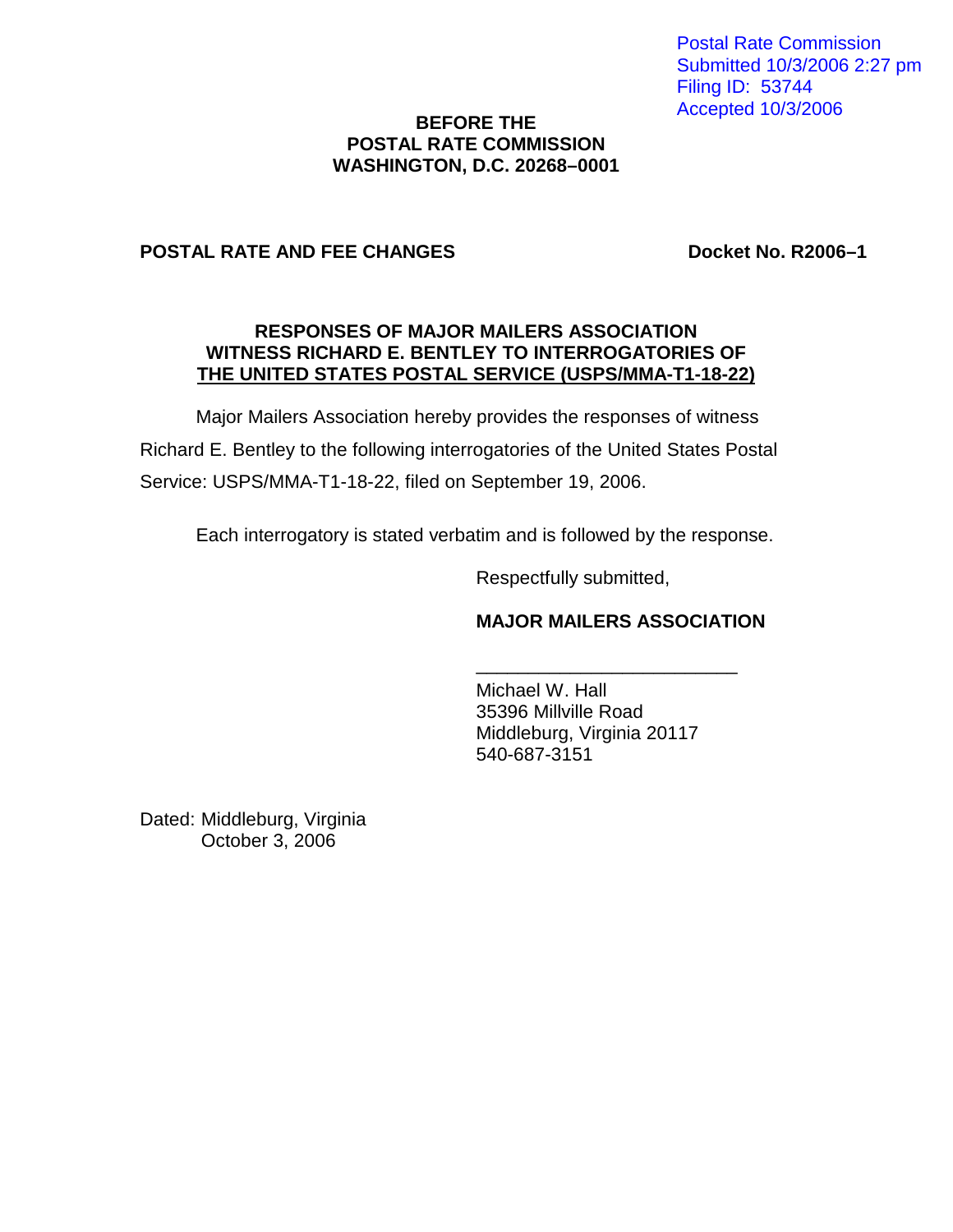#### **USPS/MMA-T1-18.**

(a) Please refer to Table 9 of your testimony, at page 31. Please confirm that Table 9, and its source table (Tr. 14/3918), apply only to Platinum level subscribers. If you do not confirm, please explain why not.

(b) Please confirm that the source table also shows fee decreases of at least 30 percent for all Platinum subscribers using 50 million or fewer scans. If you do not confirm, please explain why not.

(c) Please confirm that those Confirm subscribers using fewer than 61 million scans for First-Class Mail would see a fee decrease of at least 25.8 percent (Current fee of \$10,000 versus proposed fee of \$7,415 (annual fee of \$5,000 plus 9 blocks of units at \$70 each (\$630), plus 51 blocks of additional units at \$35 (\$1,785))). If you do not confirm, please explain why not.

(d) Please confirm that 29 out of the current 45 Platinum subscribers use 61 million or fewer scans, based on witness Mitchum's response to OCA/USPS-T40-57 (Tr. 14/3976). If you do not confirm, please explain why not.

# **RESPONSE:**

(a) Confirmed. In fact, the tables apply only to Platinum level subscribers that

purchase First-Class scans and were never intended to represent anything about

Standard Mail scans.

(b) Partially confirmed. Your math is correct but your example is based on a

faulty premise. A Confirm user who requires 50 million or fewer First-Class

scans would more than likely have chosen to become a silver or gold subscriber,

thus avoiding the \$10,000 annual platinum subscription charge. Since 50 million

First-Class scans can be purchased for \$4,500 at current rates as a gold

subscriber, it seems highly unlikely that any First-Class Confirm users would be

subject to decreases of at least 30 percent, as your question posits. If a current

increase under your proposed fees would be about  $56\%$ .  $(5,000 + 9 \times 70 + 40 \times$ 

gold subscriber required 50 million scans, as you suggest in your question, the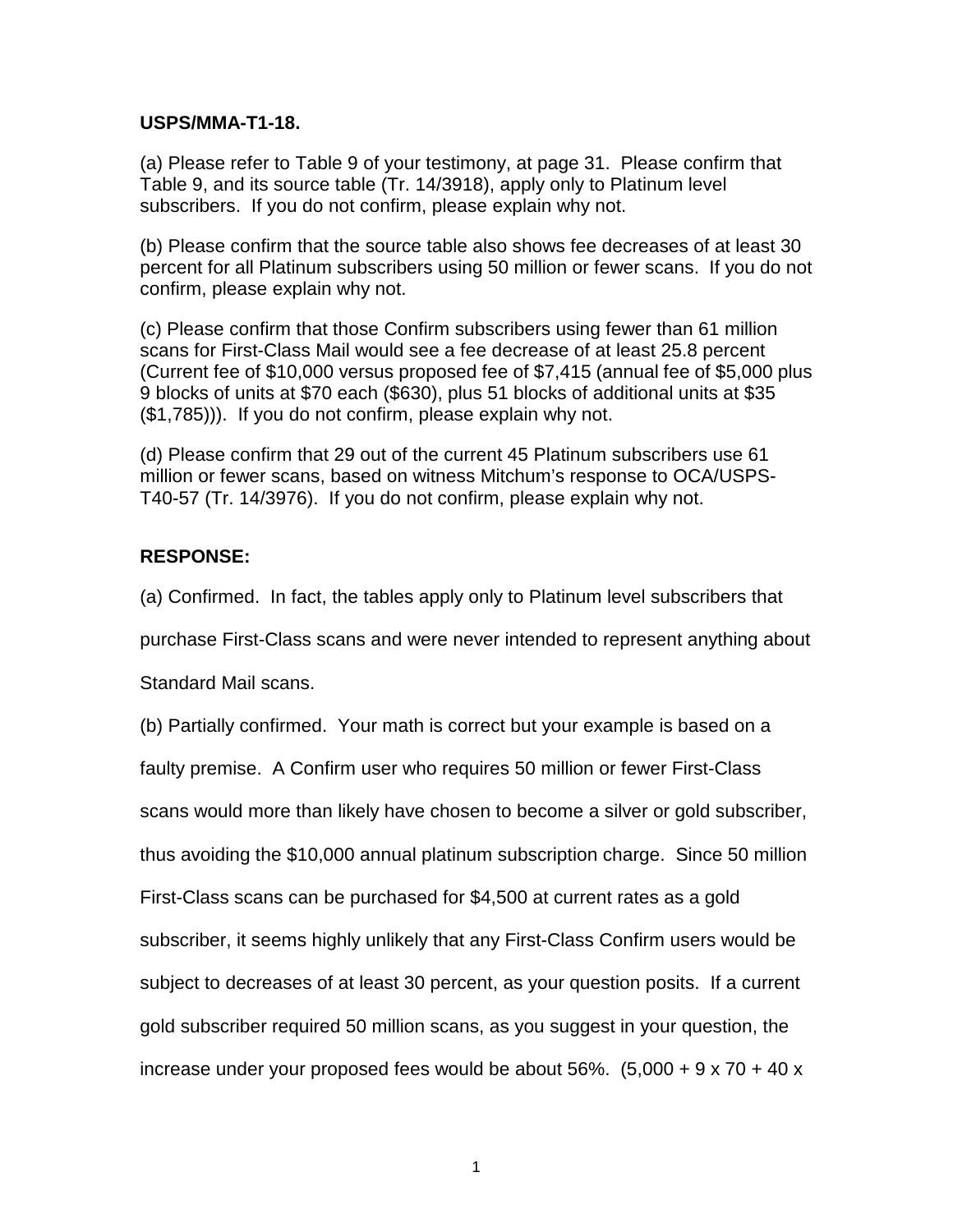$35$  / 4,500 – 1 = 56.2%) Thus the situation facing a subscriber who purchased 50 million scans as a gold subscriber under current rates will not be a 30% decrease but a 56% **increase**.

(c) Partially confirmed. Your math is correct but your example is based on a faulty premise. A Confirm user who requires 61 million or fewer First-Class scans would more than likely have chosen to become a gold subscriber, thus avoiding the \$10,000 annual platinum subscription charge. Since 62 million First-Class scans can be purchased for  $$6,000$  (\$4,500 + 2 x \$750) at current rates as a gold subscriber, it seems highly unlikely that any First-Class Confirm users would be subject to decreases of at least 25.8 percent, as your question posits. If a current gold subscriber required 61 million First-Class scans, the increase under your proposed fees would be about 24%.  $(5,000 + 9 \times 70 + 51 \times 35)$  / 6,000 = 23.6%) Thus the situation facing a subscriber who purchased 61 million First-Class scans as a gold subscriber under current rates will not be a 25.8% decrease but a 23.6% **increase**.

At current rates, a gold subscriber could purchase 98 million First-Class scans for \$10,500. (\$4,500 + 8 x \$750) Therefore, Table 9 of my testimony starts at 100 million scans since it did not seem reasonable that there would be many platinum subscribers that used fewer than 100 million First-Class scans.

(d) It is not possible for me to confirm what another witness did, but only my understanding of what that witness did. I have reviewed USPS witness Mitchum's response at Tr. 14/3976 and it is my understanding that he estimates that 29 of the current 45 platinum subscribers use fewer than 61 million scans.

2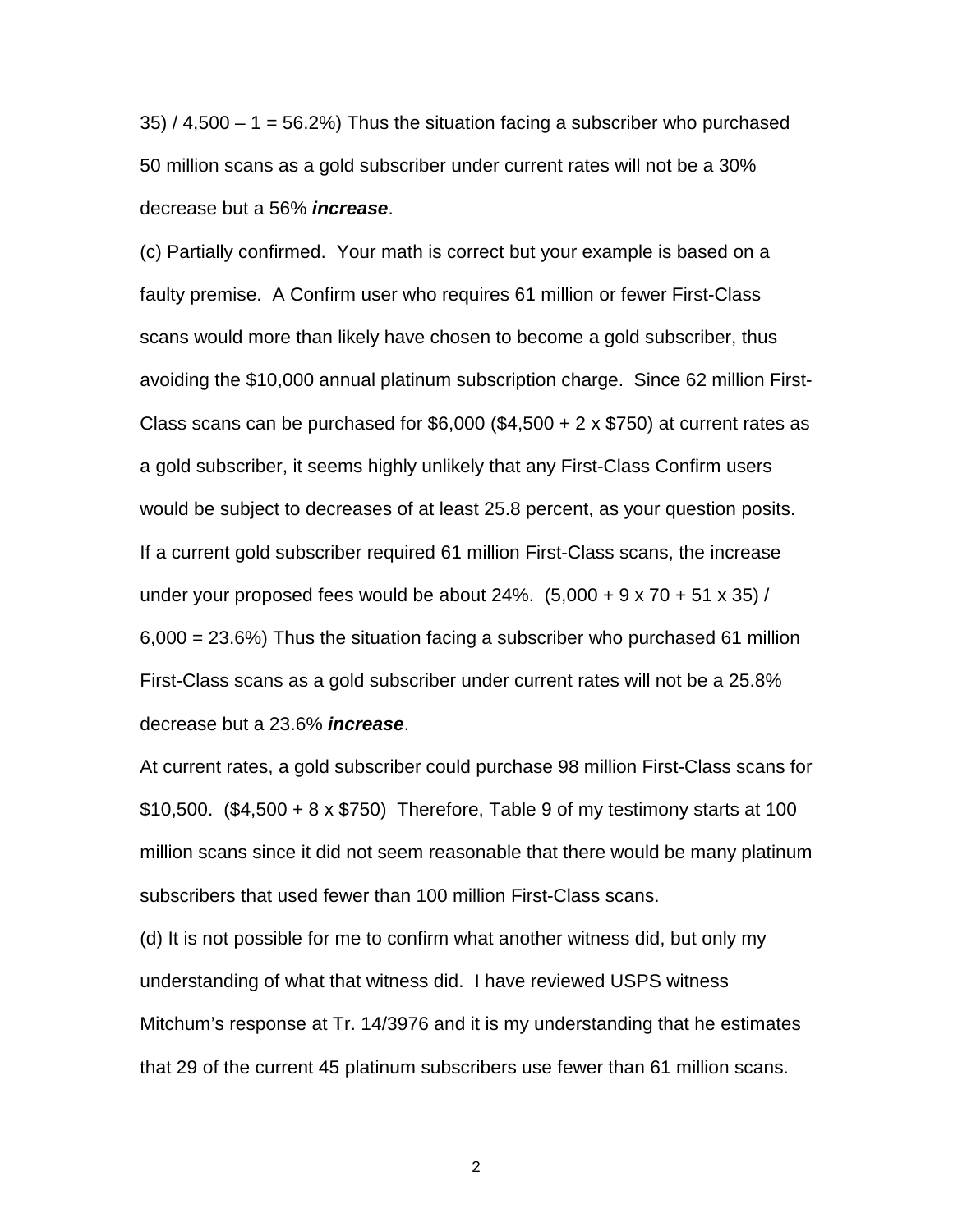However, this estimate is based on the assumption that all of the 29 current platinum subscribers have also required Standard Mail scans which "cost" five times as much as First-Class scans under the proposed rates. Since my testimony only concerns the price impact upon First-Class Confirm subscribers, Mr. Mitchum's response at Tr. 14/3976 is not very relevant.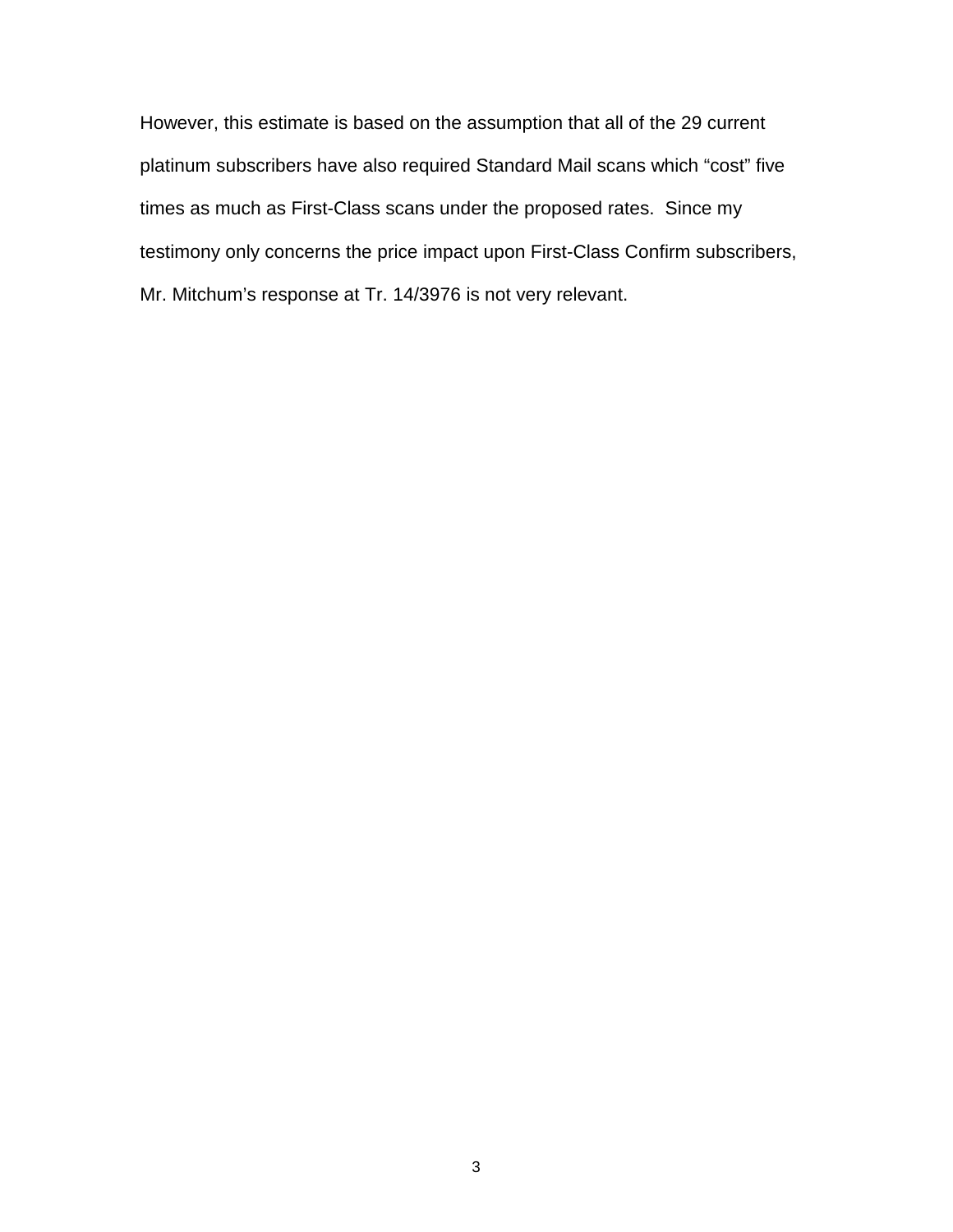### **USPS/MMA-T1-19.**

Please refer to your testimony, at page 31, lines 15-17, where you state that:

I am informed that existing Platinum subscribers, who face double and triple digit increases are considering curtailing or eliminating their use of Confirm.

(a) Please confirm that witness Callow's testimony on page 17, lines 16-20, assumes that a 95 percent fee increase "will have little or no effect on the number of Platinum subscribers."

(b) Do you agree with witness Callow's assumption? Please explain.

### **RESPONSE:**

(a) Confirmed that OCA witness Callow made such a statement. I also note that the 95% increase maintains the current Confirm fee structure, including unlimited scans for Platinum level subscribers. Therefore, it represents the **maximum** increase that First-Class Confirm users could face, which is a far different proposal from that put forth by the Postal Service.

(b) No, I do not agree with OCA witness Callow's assumption. MMA members are concerned with increases of that kind of magnitude. However, it is my understanding that, given a choice between the OCA's proposal and the Postal Service's proposal, MMA members prefer the OCA's proposal. On the other hand, if the Postal Service really is interested in promoting widespread use of Confirm Service to help monitor and manage service standards, as well as cement its relationship with large First-Class mailers by adding value to its premium workshared mail service, it should seriously consider eliminating the Confirm fee as I recommend. Please see my testimony at pages 32-33.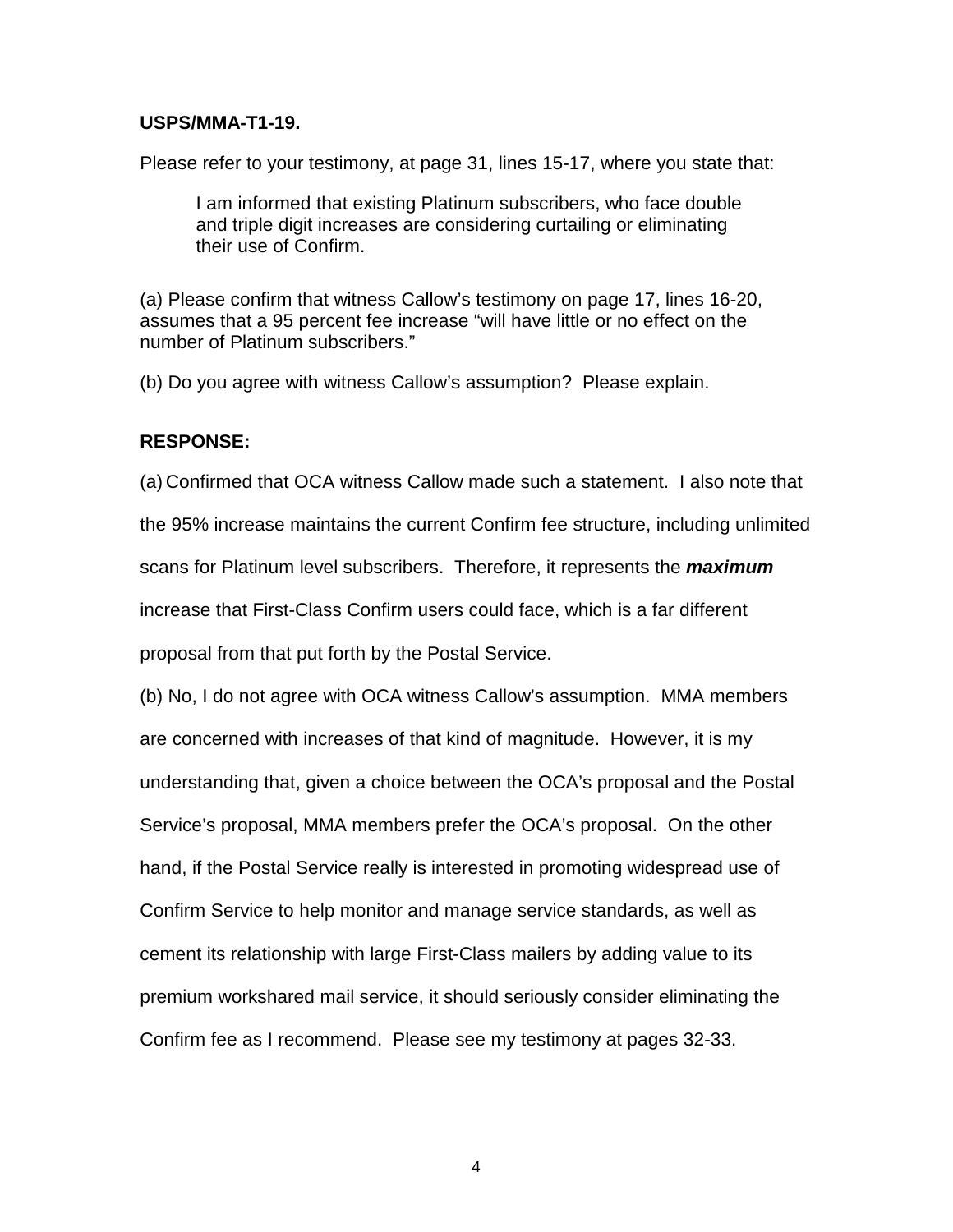There is another alternative to Confirm Service that will soon be available to certain First-Class mailers. The Postal Service is now offering container scans that allow mail to be traced throughout the mailstream. Since sophisticated workshared mailers can identify their letters by container, such scans will provide mailers with information similar to that provided by Confirm Service. According to USPSNEWS@WORK, "Surface Visibility allows the Postal Service to track individual handling units - trays, tubs and sacks - from origin to destination, by using a series of barcode scans. See the article reproduced below. Such a service, which is free to mailers, will compete with Confirm Service, making it even more important for the Commission to accept my recommendation that Confirm Service be a part of the First-Class first ounce rate. I have attached a recent presentation that was provided to large First-Class mailers.

# **Surface Visibility helps keep us on track**

Surface Visibility scanning helps facilities track the mail with barcodes on handling units, containers and trailers.

Surface Visibility allows the Postal Service to track individual handling units - trays, tubs and sacks - from origin to destination, by using a series of barcode scans.

It's like the old "the knee bone's connected to the thigh bone" song. Each scan builds on previous scans to help us track the mail. And since the scans are cross- referenced, the Surface Visibility system will let you know if you're trying to put a tray, sack or tub into a container where it doesn't belong. Or a container in the wrong trailer.

Surface Visibility - brought to USPS by Network Operations Management and Information Technology. It's changing the way we dispatch mail. To see deployment schedules, activation plans, equipment information and more, go to Blue: Click on Inside USPS, then under "Operations," Network Operations Management, then under "NOM Spotlight," Surface

Source: http://www.usps.com/cpim/ftp/bulletin/2006/html/pb22183/a-p\_001.html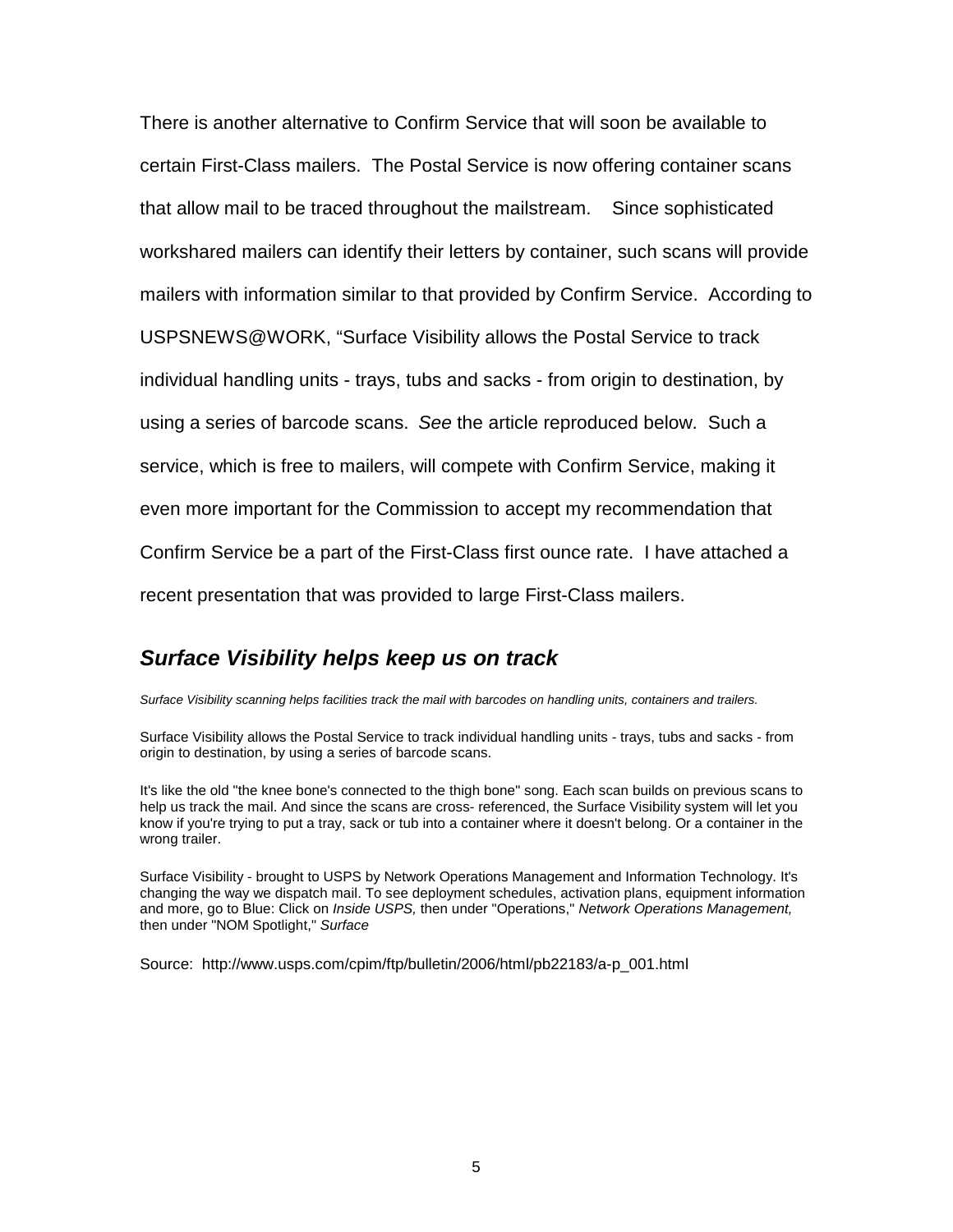## **USPS/MMA-T1-20.**

Please refer to your testimony, at page 32, lines 5-6, where you state that "61% of the [Confirm] costs are totally fixed" Please confirm that library reference L-59, Attachment 19, shows that in the test year (FY2008) 59 percent of costs are "Fixed (Incremental)" (707,000/1,189,000 = 59%).

## **RESPONSE:**

Confirmed. The 61% will be changed to 59% in the near future.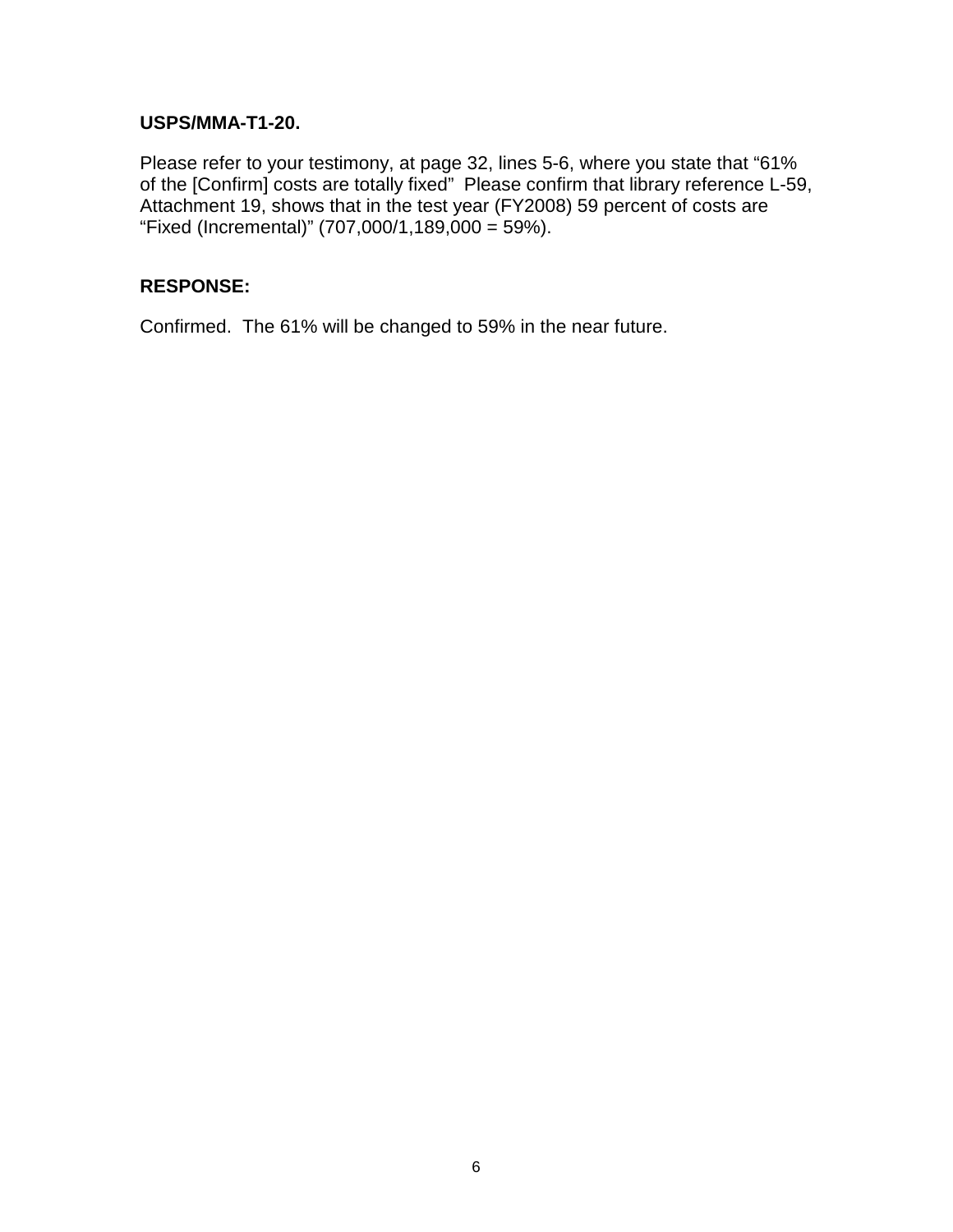# **USPS/MMA-T1-21.**

Please confirm that the first word of your testimony at page 32, line 20, should be "provide," rather than "increase."

# **RESPONSE:**

Confirmed. The word "increase" should be changed to "provide". This change

will be made in the near future.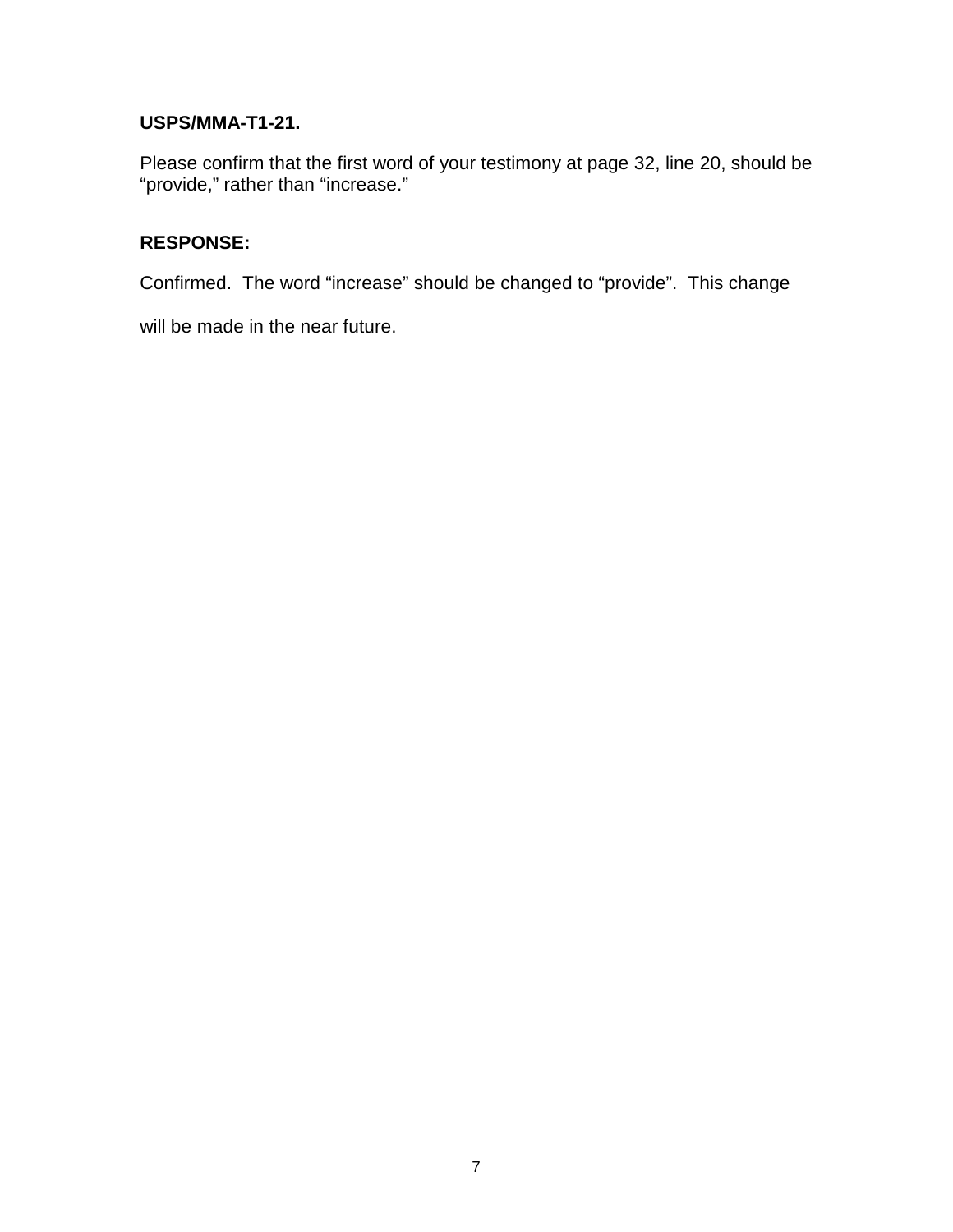### **USPS/MMA-T1-22.**

Please refer to page 33 of your testimony.

(a) Please explain further why you direct your primary proposal for Confirm service (an annual fee of \$2,000 and no additional fees for scans) to First-Class Mail Confirm subscribers, rather than other subscribers. Include in your explanation, if appropriate, discussion of your reference in footnote 22 to the "huge institutional cost contribution that First Class workshared mailers make to the postal system."

(b) Under your proposal, do you believe that Confirm service costs of \$1.2 million should be covered by Confirm service fees paid by its subscribers (including the proposed \$2,000 annual fee to be paid by First-Class Mail subscribers)? If not, please explain.

(c) If your answer to part (b) is yes, please explain how you expect these costs to be covered, including whether Confirm subscribers who use subclasses other than workshared First-Class Mail should pay higher annual or other fees.

# **RESPONSE:**

(a) The purpose of my testimony is to evaluate issues that relate to First-Class

mailers in general, and First-Class workshared mailers in particular. Therefore,

my testimony does not address the pricing of Confirm Service for Standard mail

scans. I have not proposed unlimited Confirm scans, with a setup charge of

\$2,000, be expanded to include Standard mail scans as well. I have no position

with respect to that issue, though it makes sense to add such value only to First-

Class workshared mailers that make a unit contribution to institutional costs that

is more than twice the unit contribution to institutional costs that Standard mailers

make. I also note that the \$1.2 million cost to provide Confirm Service will be

significantly offset by the \$2,000 setup fees and is quite small in comparison to

the \$11+ billion contribution to institutional costs provided by First-Class

workshared mailers.